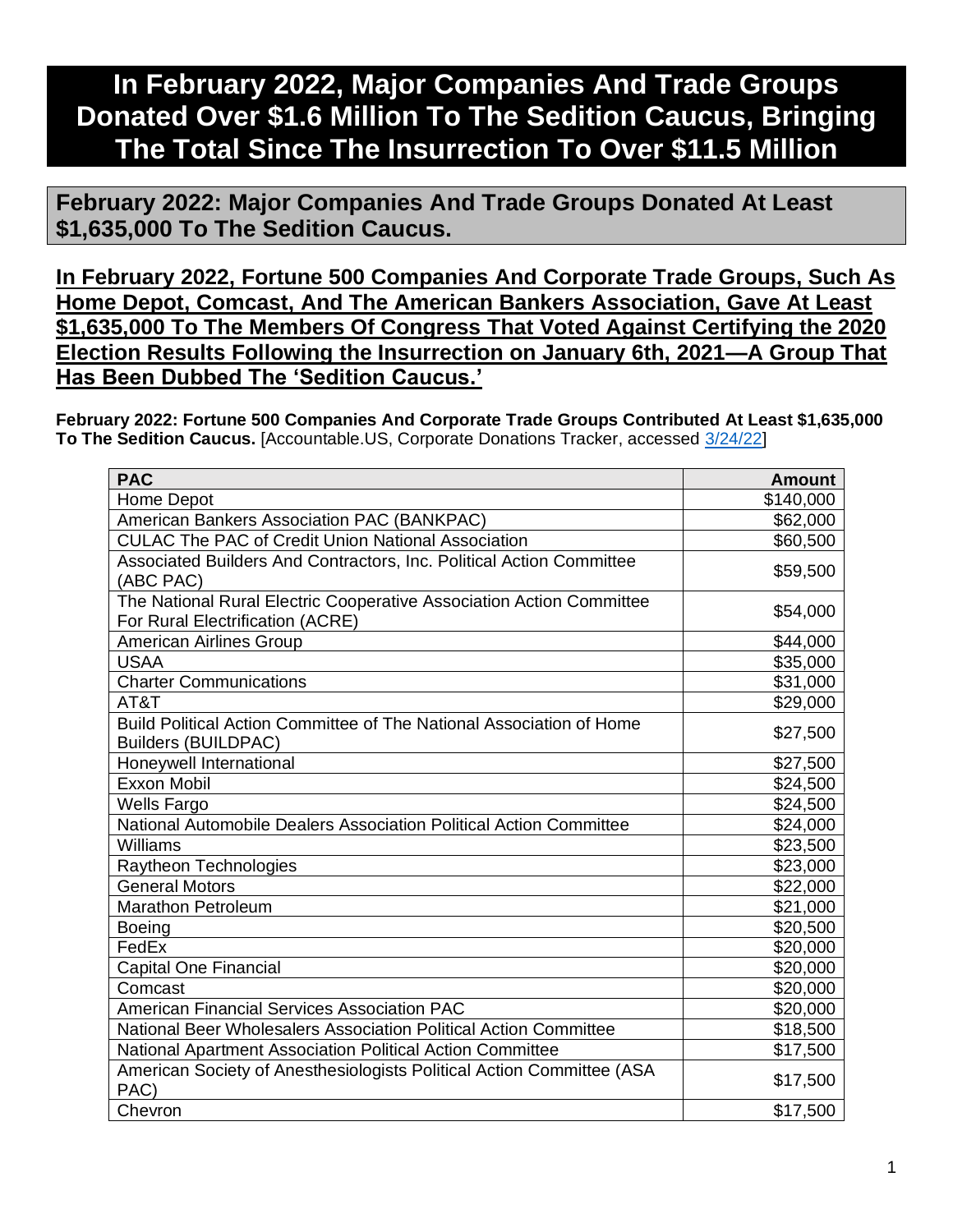| American Property Casualty Insurance Association Political Action                   |          |
|-------------------------------------------------------------------------------------|----------|
|                                                                                     | \$17,500 |
| Committee (Insuring America PAC)                                                    |          |
| <b>Publix Super Markets</b>                                                         | \$17,000 |
| National Cattlemen's Beef Association Political Action Committee (NCBA-<br>PAC)     | \$17,000 |
| Associated General Contractors of America Political Action Committee                | \$16,500 |
| National Shooting Sports Foundation, Inc. Political Action Committee                |          |
| (NSSF PAC)                                                                          | \$16,000 |
| <b>USA Rice Federation PAC</b>                                                      | \$16,000 |
| American Council of Engineering Companies (ACEC/PAC)                                | \$16,000 |
| Beef-PAC (Beef Political Action Committee of Texas Cattle Feeders                   |          |
| Association)                                                                        | \$15,500 |
| The Farm Credit Council Political Action Committee                                  | \$15,000 |
| <b>Valero Energy</b>                                                                | \$15,000 |
| Auto Care Association Political Action Committee                                    | \$14,000 |
| Regions Financial                                                                   | \$13,500 |
| <b>Altria Group</b>                                                                 | \$13,500 |
| Delta Air Lines                                                                     | \$12,500 |
|                                                                                     |          |
| Spine PAC of The National Association of Spine Specialists                          | \$12,500 |
| National Association of Convenience Stores Political Action Committee               | \$12,500 |
| American Academy of Dermatology Association Political Action<br>Committee (SKINPAC) | \$12,000 |
| <b>General Dynamics</b>                                                             | \$12,000 |
| NextEra Energy                                                                      | \$11,500 |
| Wine And Spirits Wholesalers of America, Inc. Political Action Committee            | \$11,000 |
| Merck                                                                               | \$11,000 |
| Mortgage Bankers Association Political Action Committee (MORPAC)                    | \$10,000 |
| <b>Dominion Energy</b>                                                              | \$10,000 |
| Aflac                                                                               | \$10,000 |
|                                                                                     |          |
| American Hotel And Lodging Association Political Action Committee<br>('HOTELPAC')   | \$10,000 |
| Pfizer                                                                              | \$10,000 |
| <b>Southwest Airlines</b>                                                           | \$10,000 |
| Duke Energy                                                                         | \$9,500  |
| <b>Nucor</b>                                                                        | \$9,500  |
| Finseca PAC                                                                         | \$9,000  |
| Oshkosh                                                                             | \$9,000  |
| National Multifamily Housing Council Political Action Committee                     | \$9,000  |
| National Association of Real Estate Investment Trusts, Inc. Political               |          |
| <b>Action Committee</b>                                                             | \$9,000  |
| Oneok                                                                               | \$8,500  |
| Northrop Grumman                                                                    | \$8,500  |
| American Council of Life Insurers Political Action Committee                        | \$8,500  |
| <b>Molina Healthcare</b>                                                            | \$8,000  |
| National Association of Broadcasters Political Action Committee                     |          |
| (NABPAC)                                                                            | \$8,000  |
| Airlines For America (A4A) Political Action Committee                               | \$7,500  |
| American Hospital Association PAC                                                   | \$7,500  |
| Sempra Energy                                                                       | \$7,000  |
| Booz Allen Hamilton Holding                                                         | \$7,000  |
| <b>HCA Healthcare</b>                                                               | \$7,000  |
| <b>U.S. Travel Association PAC</b>                                                  | \$7,000  |
| American Land Title Association Title Industry PAC (TIPAC)                          | \$6,500  |
| <b>Croplife America Political Action Committee</b>                                  | \$6,000  |
|                                                                                     |          |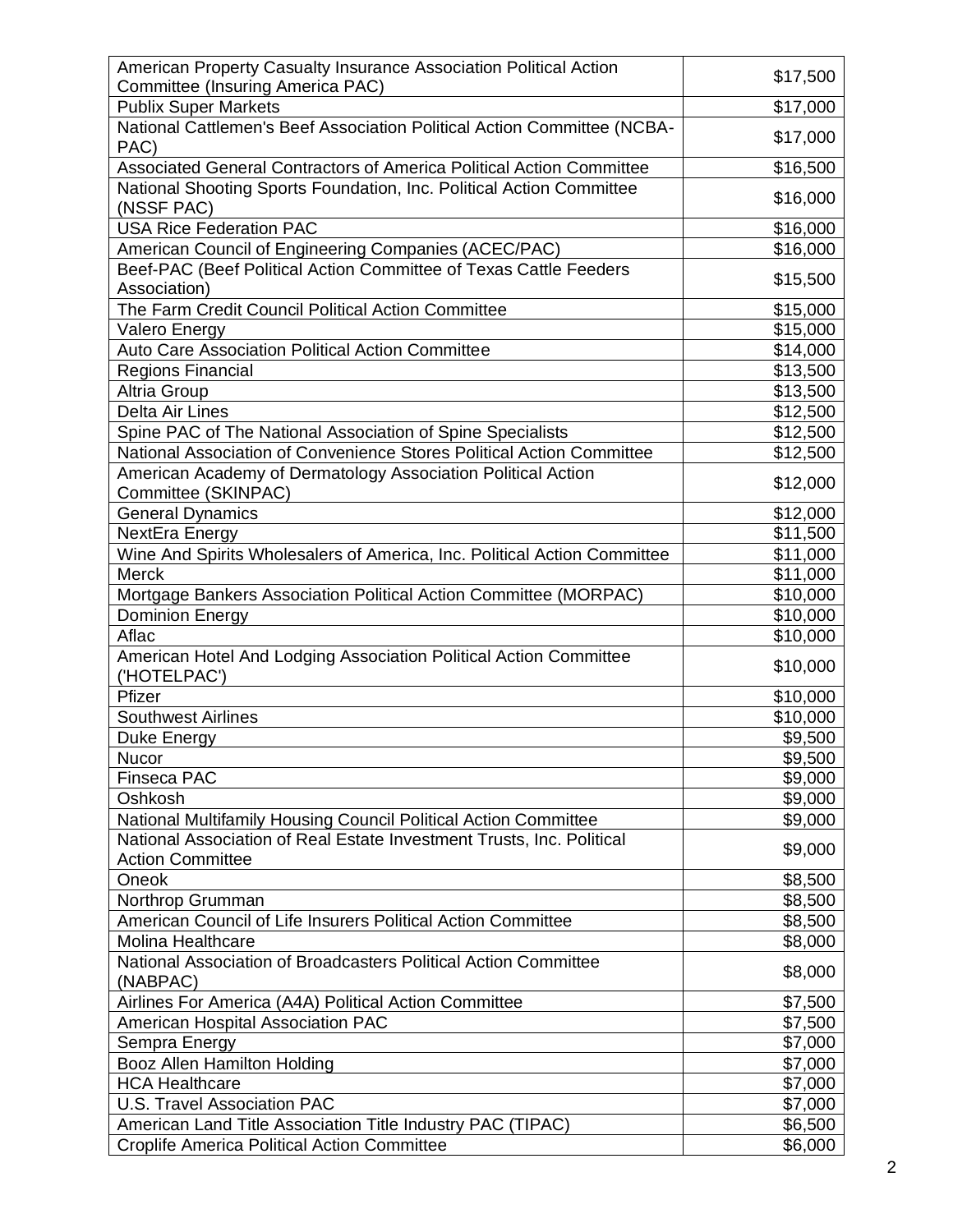| Ford Motor                                                                                              | \$6,000              |
|---------------------------------------------------------------------------------------------------------|----------------------|
| New York Life Insurance                                                                                 | \$6,000              |
| <b>Verizon Communications</b>                                                                           | \$6,000              |
| California Rice Industry Association Fund (California Rice Fund)                                        | \$5,500              |
| <b>LPL Financial Holdings</b>                                                                           | \$5,500              |
| Science Applications International                                                                      | \$5,000              |
|                                                                                                         | \$5,000              |
| Cigna                                                                                                   |                      |
| National Council of Farmer Cooperatives Co-Op / PAC<br><b>Eastman Chemicals</b>                         | \$5,000              |
|                                                                                                         | \$5,000              |
| National Electrical Contractors Association Political Action Committee<br>(NECAPAC)                     | \$5,000              |
| <b>Occidental Petroleum</b>                                                                             | \$5,000              |
| American Resort Development Association Resort Owners Coalition PAC<br>(ARDA-ROC PAC)                   | \$5,000              |
| <b>Tractor Supply</b>                                                                                   | \$5,000              |
| Johnson & Johnson                                                                                       | \$5,000              |
| Florida Sugar Cane League PAC                                                                           | \$5,000              |
| American Association of Crop Insurers PAC                                                               | \$5,000              |
| Fox                                                                                                     | \$4,500              |
| <b>Union Pacific</b>                                                                                    | \$4,000              |
| Employee-Owned S Corporations of America PAC (ESCA PAC)                                                 | \$4,000              |
| <b>American Chemistry Council PAC</b>                                                                   | \$4,000              |
| Texas And Southwestern Cattle Raisers Association PAC                                                   | \$4,000              |
| Independent Electrical Contractors Inc PAC (IEC Pride PAC)                                              | \$4,000              |
| <b>Lockheed Martin</b>                                                                                  |                      |
| Vistra                                                                                                  | \$4,000              |
|                                                                                                         | \$3,500              |
| <b>American Electric Power</b>                                                                          | $\overline{\$3,500}$ |
| <b>Consumer Brands Political Action Committee ('Consumer Brands</b><br><b>Association PAC')</b>         | \$3,500              |
| Amgen                                                                                                   | \$3,500              |
| HollyFrontier                                                                                           | \$3,500              |
| National Propane Gas Association Political Action Committee                                             | \$3,000              |
| Energy Marketers of America Small Business Committee PAC (EMA<br>SBS PAC)                               | \$3,000              |
| Polaris                                                                                                 | \$3,000              |
| Independent Community Bankers of America Political Action Committee                                     | \$3,000              |
| Independent Insurance Agents & Brokers of America, Inc. Political Action<br>Committee (INSURPAC)        | \$3,000              |
| Northwestern Mutual                                                                                     | \$3,000              |
| National Association of Mutual Insurance Companies PAC                                                  | \$3,000              |
| DaVita                                                                                                  | \$3,000              |
| <b>Cheniere Energy</b>                                                                                  | \$3,000              |
| Motorola Solutions                                                                                      | \$3,000              |
| <b>ConocoPhillips</b>                                                                                   | \$2,500              |
| American Health Care Association Political Action Committee                                             | \$2,500              |
|                                                                                                         |                      |
| American Staffing Association Staffing PAC                                                              | \$2,500              |
| <b>DTE Energy</b>                                                                                       | \$2,500              |
| Portland Cement Association Inc. (Cement PAC)                                                           | \$2,500              |
| National Confectioners Association of The United States, Inc. Political<br>Action Committee (Candy PAC) | \$2,500              |
| American Academy of Neurology BRAINPAC                                                                  | \$2,500              |
| National Stone, Sand & Gravel Association ROCKPAC                                                       | \$2,500              |
| <b>Citizens Financial Group</b>                                                                         | \$2,500              |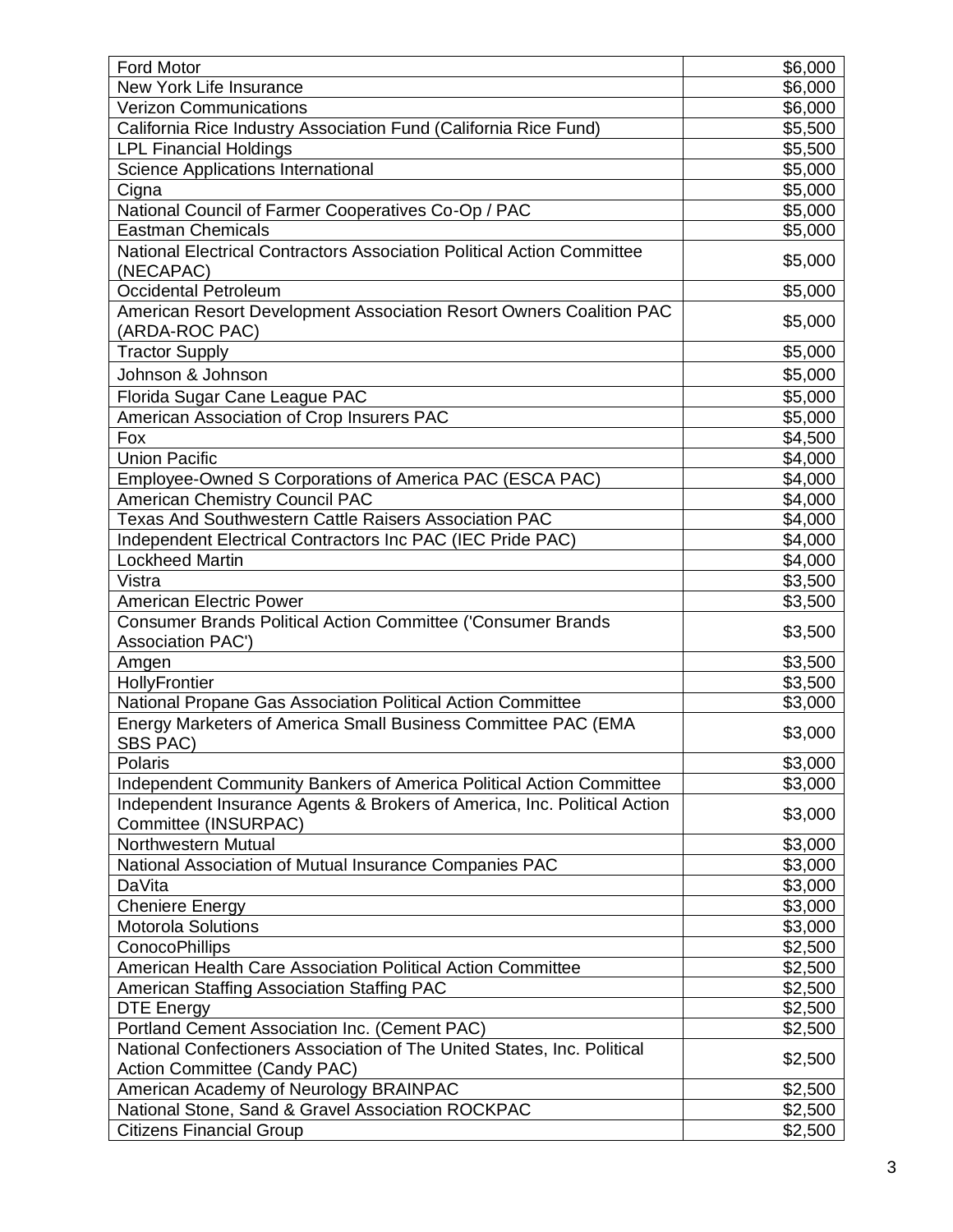| American College of Surgeons Professional Association PAC             | \$2,500             |
|-----------------------------------------------------------------------|---------------------|
| National Alliance of Forest Owners Political Action Committee (NAFO   |                     |
| PAC)                                                                  | \$2,500             |
| <b>Tenet Healthcare</b>                                               | \$2,500             |
| International Franchise Association Franchising Political Action      |                     |
| Committee Inc                                                         | \$2,000             |
| American Bus Association Political Action Committee                   | \$2,000             |
| Career Education Colleges And Universities Political Action Committee | \$2,000             |
| <b>International Paper</b>                                            | \$2,000             |
| <b>Enterprise Products Partners</b>                                   | \$2,000             |
| <b>Viatris</b>                                                        | \$1,500             |
| Rain And Hail Insurance Society Political Action Committee            | \$1,500             |
| Trucking Political Action Committee of The American Trucking          | \$1,500             |
| Associations Inc.                                                     |                     |
| <b>Principal Financial</b>                                            | \$1,000             |
| Biotechnology Innovation Organization PAC (Bio PAC)                   | \$1,000             |
| Weyerhaeuser                                                          | \$1,000             |
| Associated Equipment Distributors Political Action Committee          | \$1,000             |
| <b>Xcel Energy</b>                                                    | \$1,000             |
| Western Peanut Growers Association, Inc. Political Action Committee   | \$1,000             |
| Investment Company Institute Political Action Committee (ICI PAC)     | \$1,000             |
| <b>KBR</b>                                                            | \$1,000             |
| The American Society of Pension Professionals And Actuaries Political |                     |
| Action Committee (ASPPA-NAPA PAC) A.K.A American Retirement           | \$1,000             |
| Association Political Action Committee (ARA PAC)                      |                     |
| <b>ACPAC ACA International Political Action Committee</b>             | \$1,000             |
| KeyCorp                                                               | \$1,000             |
| Erie Insurance Group                                                  | \$1,000             |
| National Ready Mixed Concrete Assn. PAC (CONCRETEPAC)                 | \$1,000             |
| National Business Aviation Association Inc Political Action Committee | \$1,000             |
| (NBAA-PAC)                                                            |                     |
| COALPAC, A Political Action Committee of The National Mining          | \$1,000             |
| Association                                                           |                     |
| MINEPAC, A Political Action Committee of The National Mining          | \$1,000             |
| Association                                                           |                     |
| American Pilots' Association Political Action Committee               | \$1,000             |
| American Waterways Operators-PAC                                      | \$1,000             |
| Sysco                                                                 | $\overline{$}1,000$ |
| National Corn Growers Association PAC (CORNPAC)                       | \$500               |
| Eli Lilly                                                             | $-$2,500$           |
| Total:                                                                | \$1,635,000         |

[Accountable.US, Corporate Donations Tracker, accessed [3/24/22\]](https://www.accountable.us/corporate-donations-tracker/)

**The "Sedition Caucus" Is Made Up Of The "147 GOP Lawmakers Who Voted Against Certifying The 2020 Election Result" After The Insurrection.** "After a pro-Trump mob stormed the US Capitol on January 6, 2021, many companies scrambled to cut ties with the 147 GOP lawmakers who voted against certifying the 2020 election result. Dozens of companies including Walmart, Amazon, Morgan Stanley, and AT&T said they would stop donating to these 147 Republican lawmakers – a group dubbed the Sedition Caucus by political opponents." [Business Insider, [1/15/22\]](https://www.businessinsider.com/sedition-caucus-election-objectors-corporate-donations-capitol-siege-trump-biden-2022-1)

## **And That Includes \$60,000 From First-Time Donors Since The Insurrection Like Capitol One Financial, Citizens Financial Group, And Sysco.**